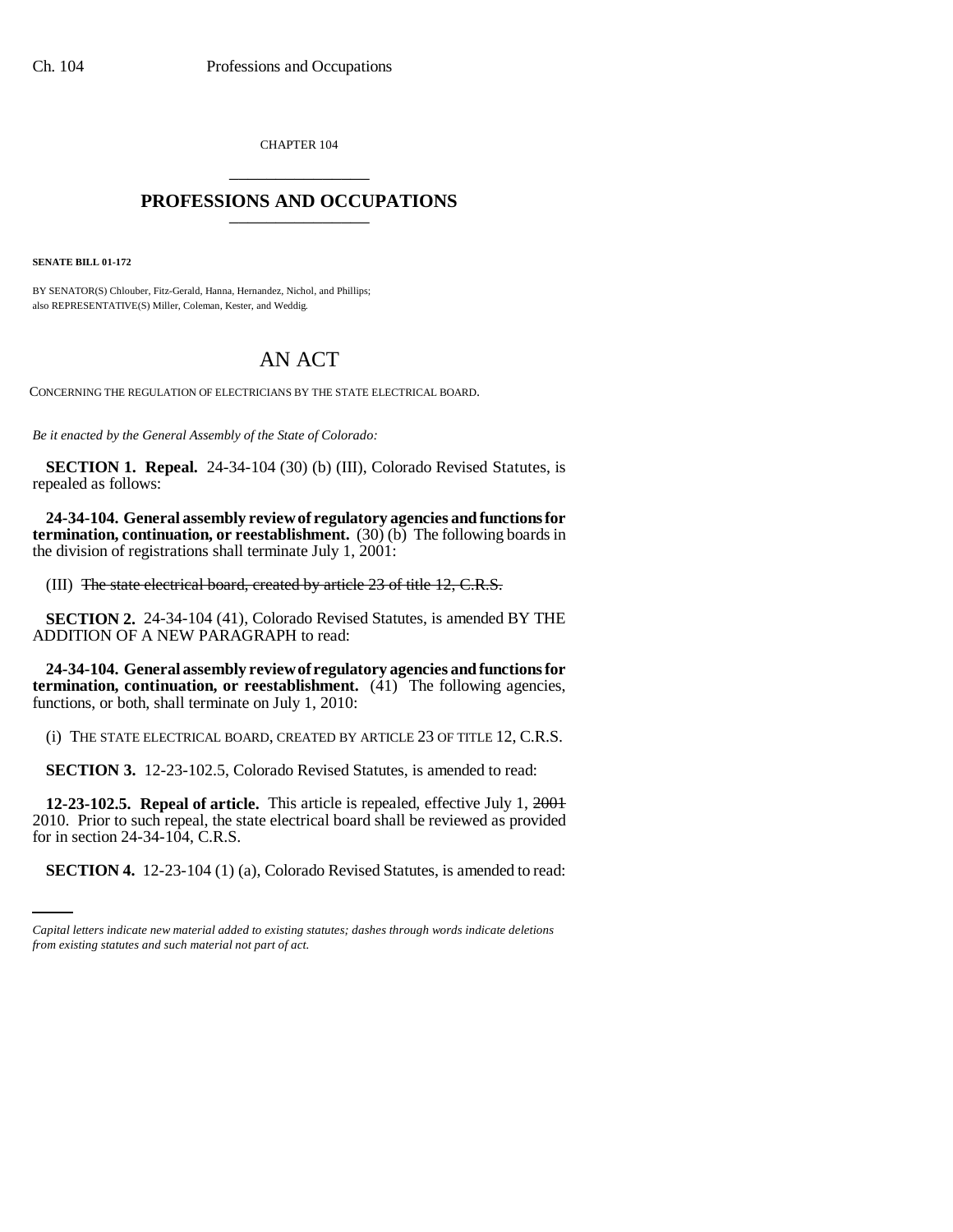**12-23-104. Oath - meetings - powers.** (1) (a) The board, annually in the month of July, shall elect from the membership thereof a president AND vice-president. and secretary-treasurer. The board shall meet at least once a month and at such other times as it deems necessary.

**SECTION 5. Repeal.** 12-23-104 (2) (b), Colorado Revised Statutes, is repealed as follows:

**12-23-104. Oath - meetings - powers.** (2) In addition to all other powers and duties conferred or imposed upon the board by this article, the board is authorized to:

(b) Adopt a seal, and the secretary shall have the care and custody thereof;

**SECTION 6.** 12-23-106 (2) (a) and (2) (b), Colorado Revised Statutes, are amended to read:

**12-23-106. License requirements.** (2) (a) An applicant for a journeyman electrician's license shall furnish written evidence that he THE APPLICANT has had at least four years' apprenticeship in the electrical trade or four years' practical experience in wiring for, installing, and repairing electrical apparatus and equipment for light, heat, and power and shall further establish that at least two of such years' experience has been in commercial,  $\sigma$ r industrial, OR SUBSTANTIALLY SIMILAR work.

(b) Any applicant for such license shall be permitted to substitute for required practical experience evidence of academic training OR PRACTICAL EXPERIENCE in the electrical field, which shall be credited as follows:

(I) If he THE APPLICANT is a graduate electrical engineer of an accredited college or university or the graduate of a community college or trade school program approved by the board, he THE APPLICANT shall receive one year of work experience credit.

(II) If he THE APPLICANT has academic training, including military training, which is THAT DOES not sufficient to qualify under subparagraph (I) of this paragraph (b), the board shall provide work experience credit for such training according to a uniform ratio OR FOR SUBSTANTIALLY SIMILAR TRAINING established by rule. and regulation.

**SECTION 7.** 12-23-106.5, Colorado Revised Statutes, is amended to read:

**12-23-106.5. Credit for experience not subject to supervision of a licensed electrician.** For all applicants seeking work experience credit toward licensure, the board shall give credit for electrical work that is not required to be performed by or under the supervision of a licensed electrician if the applicant can show that the particular experience received or the supervision under which the work has been performed is adequate. Work experience credit awarded under this section shall not exceed one-half of the applicable experience requirement for any license issued under this article.

**SECTION 8.** 12-23-109, Colorado Revised Statutes, is amended to read: